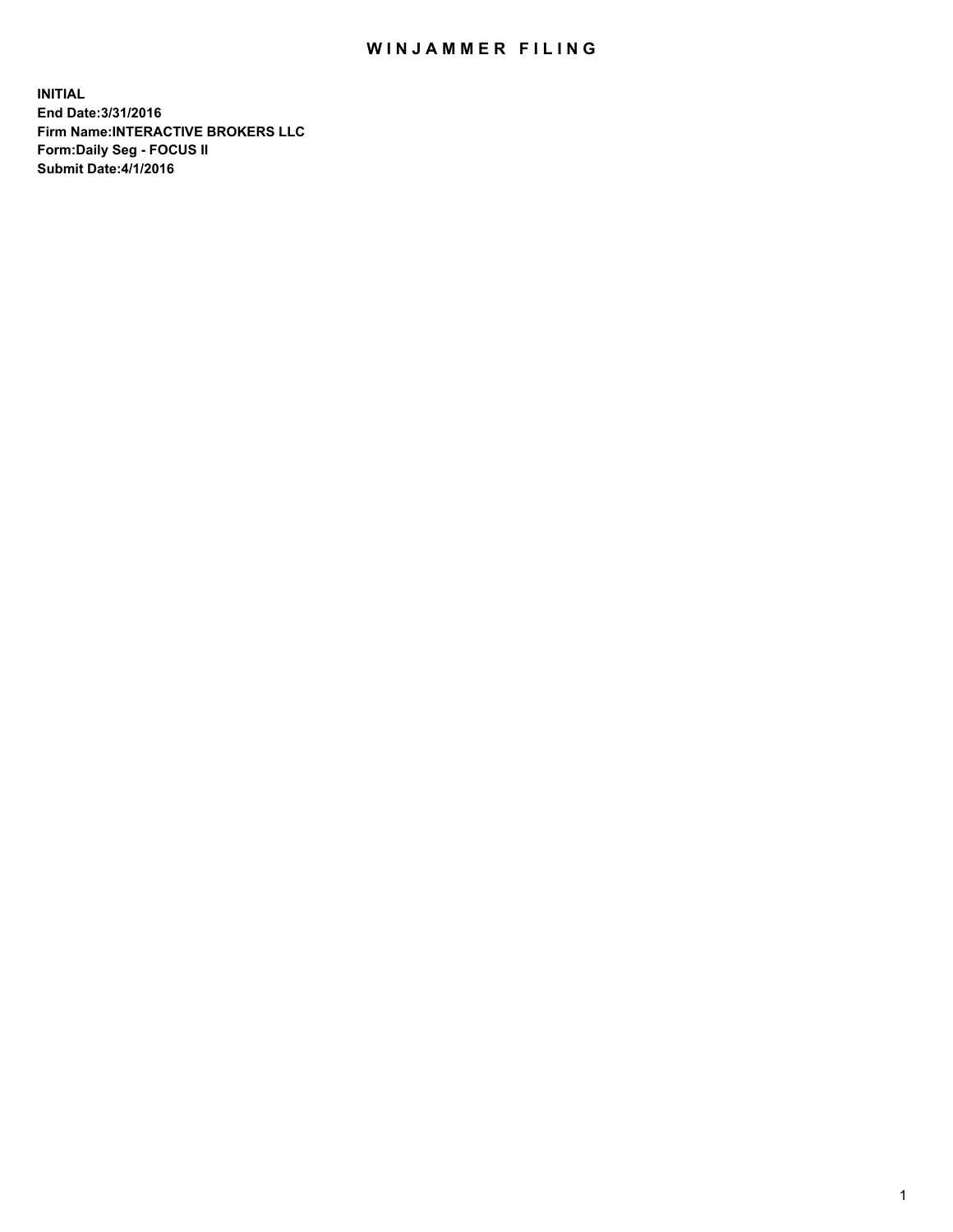## **INITIAL End Date:3/31/2016 Firm Name:INTERACTIVE BROKERS LLC Form:Daily Seg - FOCUS II Submit Date:4/1/2016 Daily Segregation - Cover Page**

| Name of Company<br><b>Contact Name</b><br><b>Contact Phone Number</b><br><b>Contact Email Address</b>                                                                                                                                                                                                                          | <b>INTERACTIVE BROKERS LLC</b><br><b>Alex Parker</b><br>203-618-7738<br>aparker@interactivebrokers.com |
|--------------------------------------------------------------------------------------------------------------------------------------------------------------------------------------------------------------------------------------------------------------------------------------------------------------------------------|--------------------------------------------------------------------------------------------------------|
| FCM's Customer Segregated Funds Residual Interest Target (choose one):<br>a. Minimum dollar amount: ; or<br>b. Minimum percentage of customer segregated funds required:%; or<br>c. Dollar amount range between: and; or<br>d. Percentage range of customer segregated funds required between:% and%.                          | <u>0</u><br>155,000,000 245,000,000<br><u>00</u>                                                       |
| FCM's Customer Secured Amount Funds Residual Interest Target (choose one):<br>a. Minimum dollar amount: ; or<br>b. Minimum percentage of customer secured funds required:%; or<br>c. Dollar amount range between: and; or<br>d. Percentage range of customer secured funds required between:% and%.                            | <u>0</u><br>80,000,000 120,000,000<br><u>00</u>                                                        |
| FCM's Cleared Swaps Customer Collateral Residual Interest Target (choose one):<br>a. Minimum dollar amount: ; or<br>b. Minimum percentage of cleared swaps customer collateral required:% ; or<br>c. Dollar amount range between: and; or<br>d. Percentage range of cleared swaps customer collateral required between:% and%. | <u>0</u><br>0 <sub>0</sub><br>0 <sub>0</sub>                                                           |

Attach supporting documents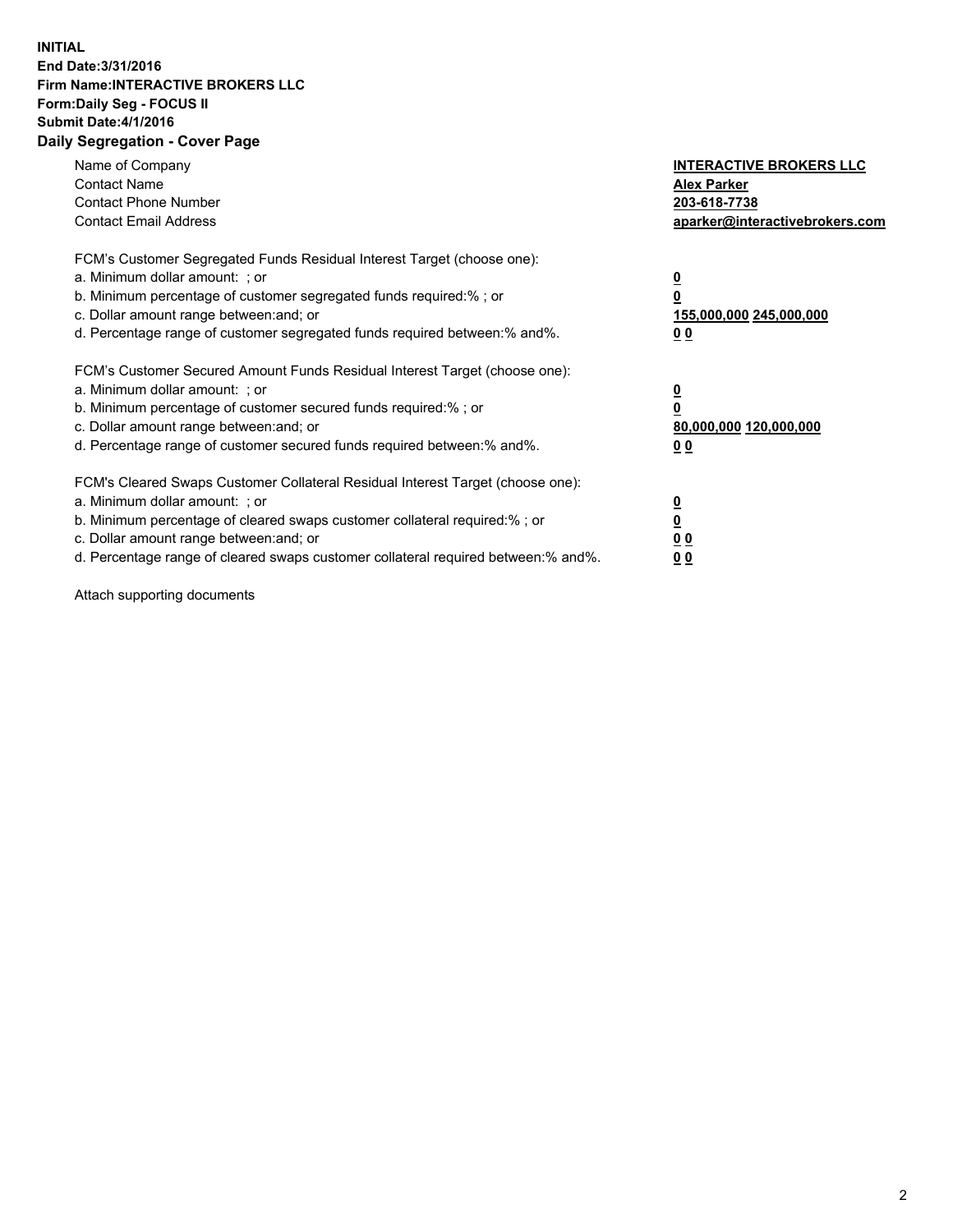## **INITIAL End Date:3/31/2016 Firm Name:INTERACTIVE BROKERS LLC Form:Daily Seg - FOCUS II Submit Date:4/1/2016 Daily Segregation - Secured Amounts**

|     | Dany Ocgregation - Oceanea Annoanta                                                                        |                                  |
|-----|------------------------------------------------------------------------------------------------------------|----------------------------------|
|     | Foreign Futures and Foreign Options Secured Amounts                                                        |                                  |
|     | Amount required to be set aside pursuant to law, rule or regulation of a foreign                           | $0$ [7305]                       |
|     | government or a rule of a self-regulatory organization authorized thereunder                               |                                  |
| 1.  | Net ledger balance - Foreign Futures and Foreign Option Trading - All Customers                            |                                  |
|     | A. Cash                                                                                                    | 288,820,763 [7315]               |
|     | B. Securities (at market)                                                                                  | $0$ [7317]                       |
| 2.  | Net unrealized profit (loss) in open futures contracts traded on a foreign board of trade                  | -2,301,918 [7325]                |
| 3.  | Exchange traded options                                                                                    |                                  |
|     | a. Market value of open option contracts purchased on a foreign board of trade                             | 37,016 [7335]                    |
|     | b. Market value of open contracts granted (sold) on a foreign board of trade                               | -29,014 [7337]                   |
| 4.  | Net equity (deficit) (add lines 1.2. and 3.)                                                               | 286,526,847 [7345]               |
| 5.  | Account liquidating to a deficit and account with a debit balances - gross amount                          | 55,796 [7351]                    |
|     | Less: amount offset by customer owned securities                                                           | 0 [7352] 55,796 [7354]           |
| 6.  | Amount required to be set aside as the secured amount - Net Liquidating Equity                             | 286,582,643 [7355]               |
|     | Method (add lines 4 and 5)                                                                                 |                                  |
| 7.  | Greater of amount required to be set aside pursuant to foreign jurisdiction (above) or line                | 286,582,643 [7360]               |
|     | 6.                                                                                                         |                                  |
|     | FUNDS DEPOSITED IN SEPARATE REGULATION 30.7 ACCOUNTS                                                       |                                  |
| 1.  | Cash in banks                                                                                              |                                  |
|     | A. Banks located in the United States                                                                      | 100,000 [7500]                   |
|     | B. Other banks qualified under Regulation 30.7                                                             | 0 [7520] 100,000 [7530]          |
| 2.  | Securities                                                                                                 |                                  |
|     | A. In safekeeping with banks located in the United States                                                  | 346,297,367 [7540]               |
|     | B. In safekeeping with other banks qualified under Regulation 30.7                                         | 0 [7560] 346,297,367 [7570]      |
| 3.  | Equities with registered futures commission merchants                                                      |                                  |
|     | A. Cash                                                                                                    | $0$ [7580]                       |
|     | <b>B.</b> Securities                                                                                       | $0$ [7590]                       |
|     | C. Unrealized gain (loss) on open futures contracts                                                        | $0$ [7600]                       |
|     | D. Value of long option contracts                                                                          | $0$ [7610]                       |
|     | E. Value of short option contracts                                                                         | 0 [7615] 0 [7620]                |
| 4.  | Amounts held by clearing organizations of foreign boards of trade                                          |                                  |
|     | A. Cash                                                                                                    | $0$ [7640]                       |
|     | <b>B.</b> Securities                                                                                       | $0$ [7650]                       |
|     | C. Amount due to (from) clearing organization - daily variation                                            | $0$ [7660]                       |
|     | D. Value of long option contracts                                                                          | $0$ [7670]                       |
|     | E. Value of short option contracts                                                                         | 0 [7675] 0 [7680]                |
| 5.  | Amounts held by members of foreign boards of trade                                                         |                                  |
|     | A. Cash                                                                                                    | 66,938,720 [7700]                |
|     | <b>B.</b> Securities                                                                                       | $0$ [7710]                       |
|     | C. Unrealized gain (loss) on open futures contracts                                                        | $-3,964,013$ [7720]              |
|     | D. Value of long option contracts                                                                          | 37,016 [7730]                    |
|     | E. Value of short option contracts                                                                         | -29,014 [7735] 62,982,709 [7740] |
| 6.  | Amounts with other depositories designated by a foreign board of trade                                     | 0 [7760]                         |
| 7.  | Segregated funds on hand                                                                                   | $0$ [7765]                       |
| 8.  | Total funds in separate section 30.7 accounts                                                              | 409,380,076 [7770]               |
| 9.  | Excess (deficiency) Set Aside for Secured Amount (subtract line 7 Secured Statement<br>Page 1 from Line 8) | 122,797,433 [7380]               |
| 10. | Management Target Amount for Excess funds in separate section 30.7 accounts                                | 80,000,000 [7780]                |
| 11. | Excess (deficiency) funds in separate 30.7 accounts over (under) Management Target                         | 42,797,433 [7785]                |
|     |                                                                                                            |                                  |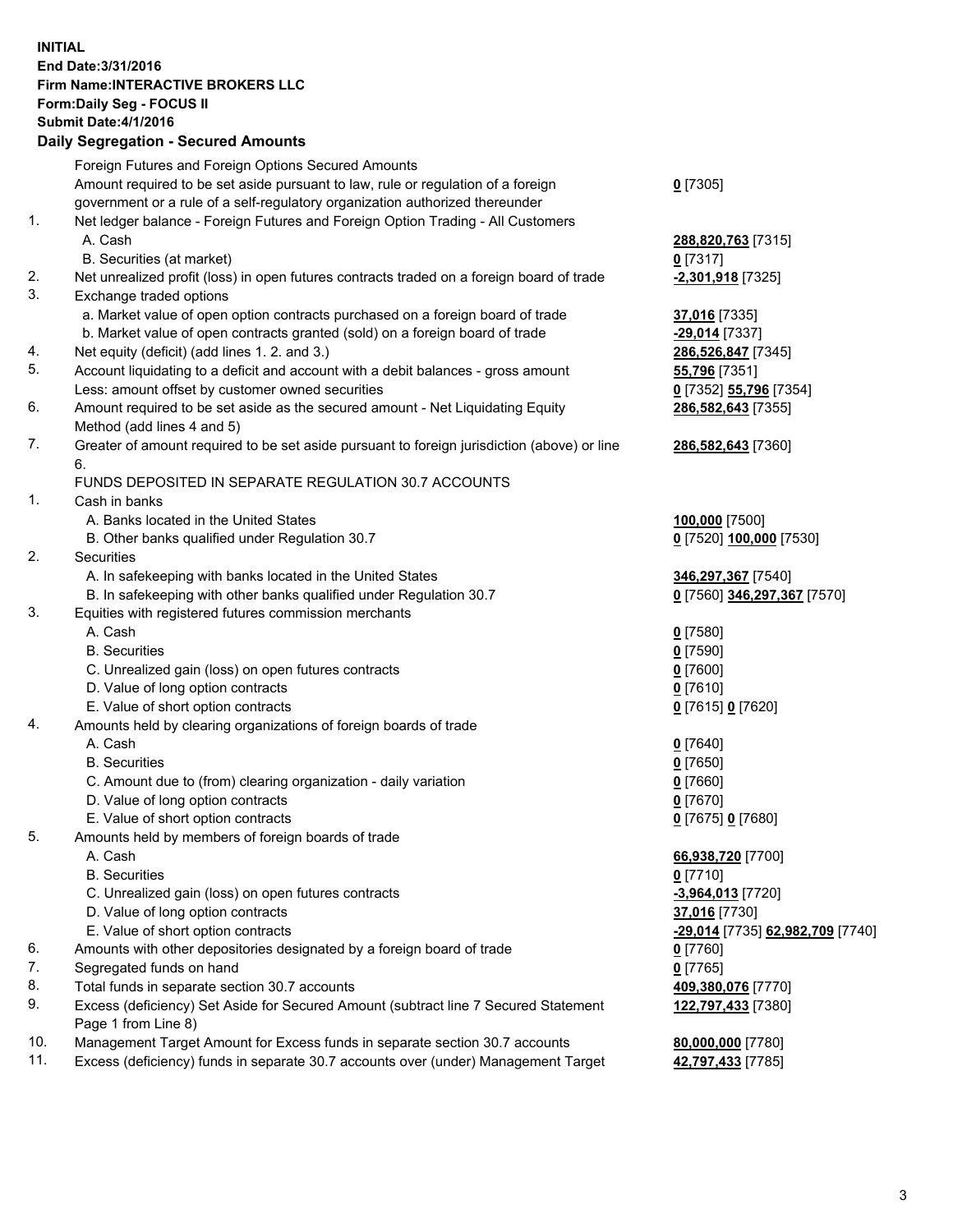**INITIAL End Date:3/31/2016 Firm Name:INTERACTIVE BROKERS LLC Form:Daily Seg - FOCUS II Submit Date:4/1/2016 Daily Segregation - Segregation Statement** SEGREGATION REQUIREMENTS(Section 4d(2) of the CEAct) 1. Net ledger balance A. Cash **2,681,169,895** [7010] B. Securities (at market) **0** [7020] 2. Net unrealized profit (loss) in open futures contracts traded on a contract market **-70,415,164** [7030] 3. Exchange traded options A. Add market value of open option contracts purchased on a contract market **108,647,015** [7032] B. Deduct market value of open option contracts granted (sold) on a contract market **-169,370,609** [7033] 4. Net equity (deficit) (add lines 1, 2 and 3) **2,550,031,137** [7040] 5. Accounts liquidating to a deficit and accounts with debit balances - gross amount **125,777** [7045] Less: amount offset by customer securities **0** [7047] **125,777** [7050] 6. Amount required to be segregated (add lines 4 and 5) **2,550,156,914** [7060] FUNDS IN SEGREGATED ACCOUNTS 7. Deposited in segregated funds bank accounts A. Cash **194,498,675** [7070] B. Securities representing investments of customers' funds (at market) **1,512,863,602** [7080] C. Securities held for particular customers or option customers in lieu of cash (at market) **0** [7090] 8. Margins on deposit with derivatives clearing organizations of contract markets A. Cash **34,920,245** [7100] B. Securities representing investments of customers' funds (at market) **1,065,704,633** [7110] C. Securities held for particular customers or option customers in lieu of cash (at market) **0** [7120] 9. Net settlement from (to) derivatives clearing organizations of contract markets **16,414,320** [7130] 10. Exchange traded options A. Value of open long option contracts **108,623,683** [7132] B. Value of open short option contracts **-169,347,303** [7133] 11. Net equities with other FCMs A. Net liquidating equity **0** [7140] B. Securities representing investments of customers' funds (at market) **0** [7160] C. Securities held for particular customers or option customers in lieu of cash (at market) **0** [7170] 12. Segregated funds on hand **0** [7150] 13. Total amount in segregation (add lines 7 through 12) **2,763,677,855** [7180] 14. Excess (deficiency) funds in segregation (subtract line 6 from line 13) **213,520,941** [7190] 15. Management Target Amount for Excess funds in segregation **155,000,000** [7194]

16. Excess (deficiency) funds in segregation over (under) Management Target Amount Excess

**58,520,941** [7198]